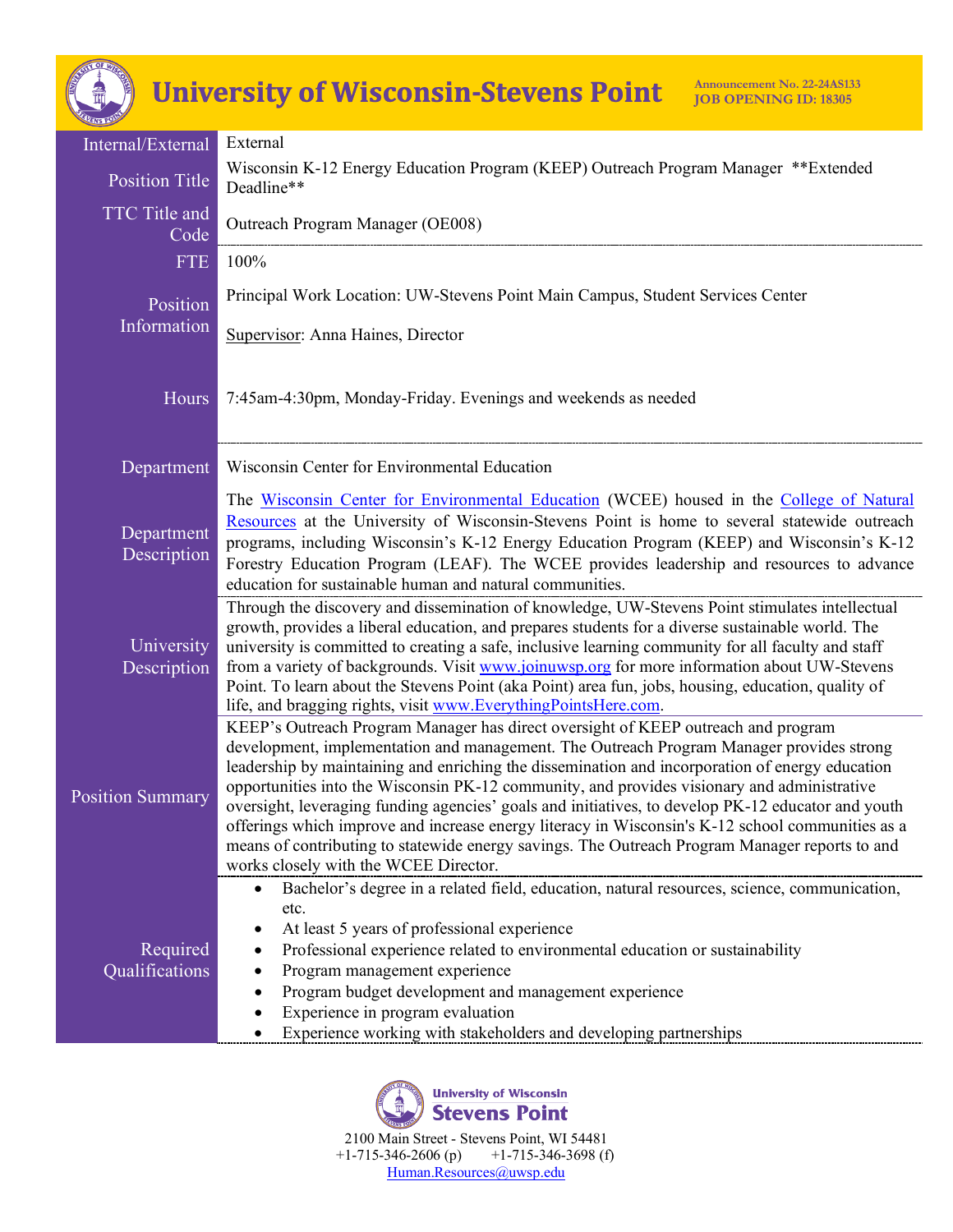|                                        | Strong and adaptable computer skills, including Microsoft 365 suite apps<br>$\bullet$                                                                                                                 |
|----------------------------------------|-------------------------------------------------------------------------------------------------------------------------------------------------------------------------------------------------------|
|                                        |                                                                                                                                                                                                       |
|                                        |                                                                                                                                                                                                       |
|                                        | An active interest in energy topics and issues<br>$\bullet$                                                                                                                                           |
|                                        | Strong interpersonal communication skills                                                                                                                                                             |
|                                        | Able to manage multiple projects, establish priorities and meet deadlines while maintaining<br>high quality work and a collegial work environment                                                     |
|                                        | Expertise related to energy industry and/or careers<br>٠                                                                                                                                              |
| Preferred                              | Experience in analyzing data collected as part of program evaluations and development of<br>$\bullet$<br>reports, including program recommendations                                                   |
| Qualifications                         | Instructional experience teaching in-person and/or virtual interactive lessons to students,<br>educators, or community members in group settings.                                                     |
|                                        | Experience preparing materials and/or lessons in a team setting and share expertise in<br>$\bullet$<br>energy and teaching                                                                            |
|                                        | Experience preparing program proposals to include cost services, number of participants,                                                                                                              |
|                                        | facility overhead and target populations<br>Experience acquiring funding from public, private, and/or governmental sources                                                                            |
|                                        | Willingness to learn website maintenance and desktop publishing sources                                                                                                                               |
|                                        | Please be sure to complete all required fields and include all required documents before submitting                                                                                                   |
|                                        | your application. To return to a draft application, click on the "My Activities" link at the top of the                                                                                               |
| How To Apply                           | screen after logging in. Once you click on Submit Application, you will not be able to edit or attach<br>any application materials. After submitting the application, you will receive an Application |
|                                        | Confirmation email from the application system. Refer to the "How To Apply" document for more                                                                                                         |
|                                        | information.                                                                                                                                                                                          |
| Anticipated<br><b>Appointment Date</b> | July 5, 2022                                                                                                                                                                                          |
|                                        | This is an Academic Staff annual appointment, exempt from the Fair Labor Standards Act. Salary is                                                                                                     |
|                                        | commensurate with qualifications and experience.                                                                                                                                                      |
|                                        | Terms of UW Stevens Point provides a competitive benefits package including monthly premiums starting at                                                                                              |
| Employment                             | \$32, deductibles starting at \$250, auto-enrollment in the Wisconsin Retirement System (pension)                                                                                                     |
|                                        | with employer contributions, and $17+$ days of paid time off (PTO)*. Additional benefits and more                                                                                                     |
|                                        | information available on our Total Rewards page.                                                                                                                                                      |
| Deadline                               | To ensure consideration, completed online applications must be received by end of day, 11:59 pm,                                                                                                      |
|                                        | on June 5, 2022. However, screening may continue until the needs of the recruitment are met.                                                                                                          |
|                                        | Files must be complete to be considered. Submission in PDF format is preferred for all                                                                                                                |
|                                        | attachments. Please include the following documents:<br>- Cover letter addressing qualifications and experience                                                                                       |
|                                        | - Resume/Curriculum Vitae                                                                                                                                                                             |
| <b>Required Materials</b>              | - Contact information for three professional references                                                                                                                                               |
|                                        | (Official Transcripts required of finalist)                                                                                                                                                           |
|                                        |                                                                                                                                                                                                       |
|                                        | Employment will require a criminal background check. It will also require you and your references                                                                                                     |
|                                        | to answer questions regarding sexual violence and sexual harassment.<br>For additional information regarding the position, please call or email:                                                      |
| <b>Position Contact</b>                | Samara Hamze, Chair, Search and Screen Committee                                                                                                                                                      |
|                                        | Email: shamze@uwsp.edu                                                                                                                                                                                |



2100 Main Street - Stevens Point, WI 54481 +1-715-346-2606 (p) +1-715-346-3698 (f) [Human.Resources@uwsp.edu](mailto:Human.Resources@uwsp.edu)